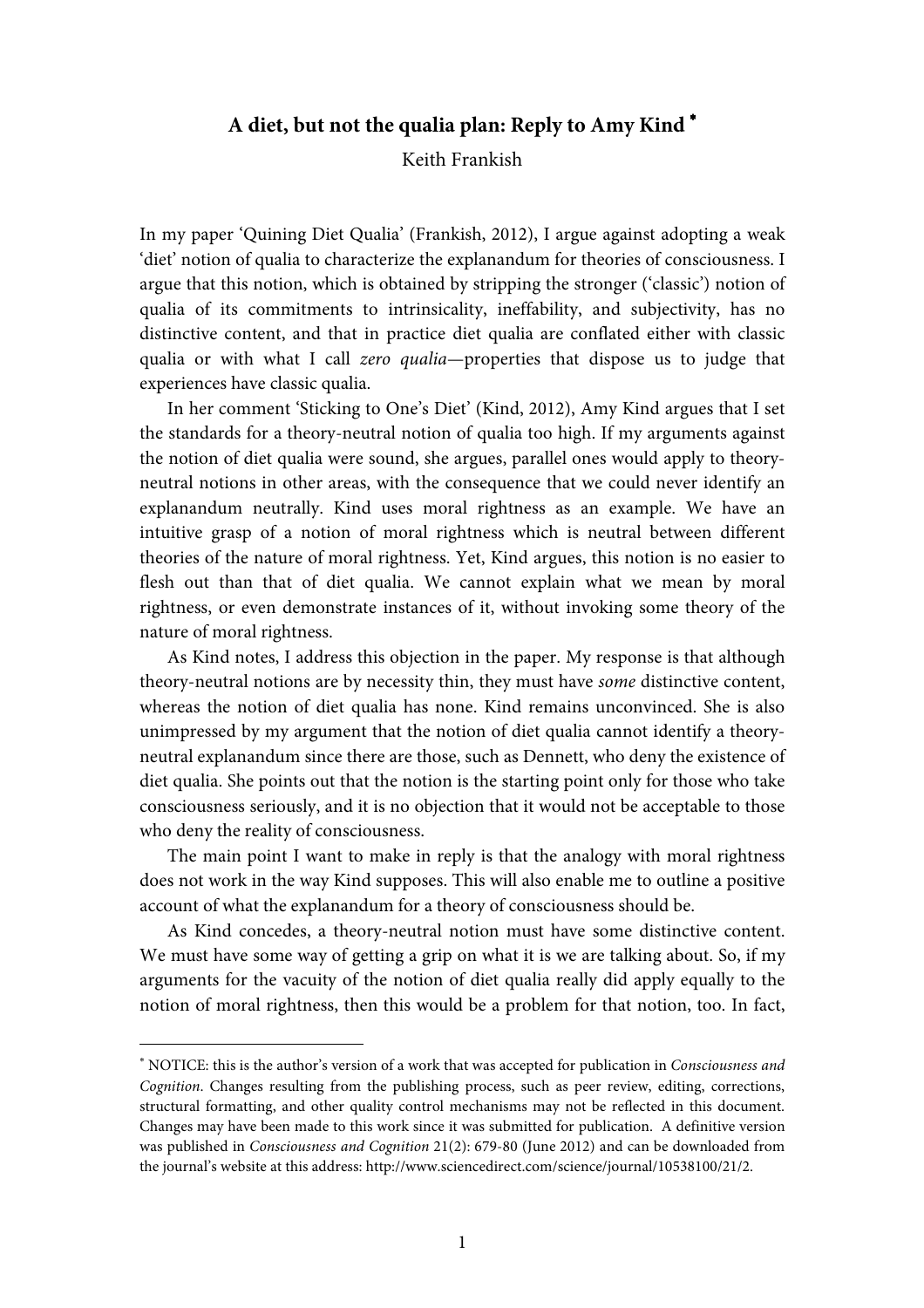they do not apply to it. For we can get a grip on the notion of moral rightness by identifying typical examples of morally right actions and contrasting them with samples of actions that are morally wrong or neutral. What needs explaining, we can say, is simply whatever it is that distinguishes the actions in the former group from those in the latter. This is a genuinely neutral approach, which leaves it open whether the distinguishing feature is a property of the actions themselves, their consequences, their agents' characters, or something else.

 But could we not do the same with consciousness? We could identify some typical examples of conscious experiences, contrast them with examples of non-conscious experiences, and say that our target is the feature or features that distinguish experiences in the former group from those in the latter. (We might go on to argue that the distinguishing features include conceptually distinct phenomenal and functional components, but that is not assumed at the outset.) Now, I agree that this would identify a theory-neutral explanandum for theories of conscious experience. In fact, I think it is exactly the notion we need for this purpose. However, it is not the notion of diet qualia. For it does not carry the implication that there is something to be explained beyond functions and dispositions. (Neither does it carry the implication that there is not, of course.) We might argue that the distinguishing feature of conscious experiences is simply that they possess zero qualia (as well, perhaps, as other functional features, such as accessibility). The notion of diet qualia, by contrast, does carry that implication, since it is introduced by way of contrast with functional and dispositional notions, such as that of zero qualia. Put another way, the neutral notion of consciousness just described (diet consciousness, we might call it) does not involve a commitment to taking consciousness seriously in David Chalmers's sense that is, to holding that the distinguishing feature of conscious experiences is one that cannot be analysed functionally.

 So there is no problem getting a grip on the notion of diet consciousness. The same does not go for the notion of diet qualia, however, for the reasons given in my original paper. There is no theory-neutral way of introspectively demonstrating the phenomenal properties of conscious experiences, and no other way of getting a grip on diet qualia that distinguishes them adequately from classic qualia on the one hand or zero qualia on the other.

 The line of thought, then, suggests that the starting point for a theory of consciousness should be the notion of diet consciousness, not that of diet qualia. Further reflection on the moral rightness example confirms this. Morally right actions are a feature of our everyday, pre-theoretical conception of the world—the manifest image. So, too, are conscious experiences. But qualia are not part of this conception. The manifest image includes colours, sounds, tastes, smells, tactile feels, pains, and so on; but these are regarded as properties of external objects, not of mental states. The notion of qualia emerged from philosophical reflection on the manifest image—a process involving the distinction between primary and secondary qualities of objects, the treatment of secondary qualities (qualia) as properties of sense-data, and, more recently, the switch to thinking of qualia as properties of experiences themselves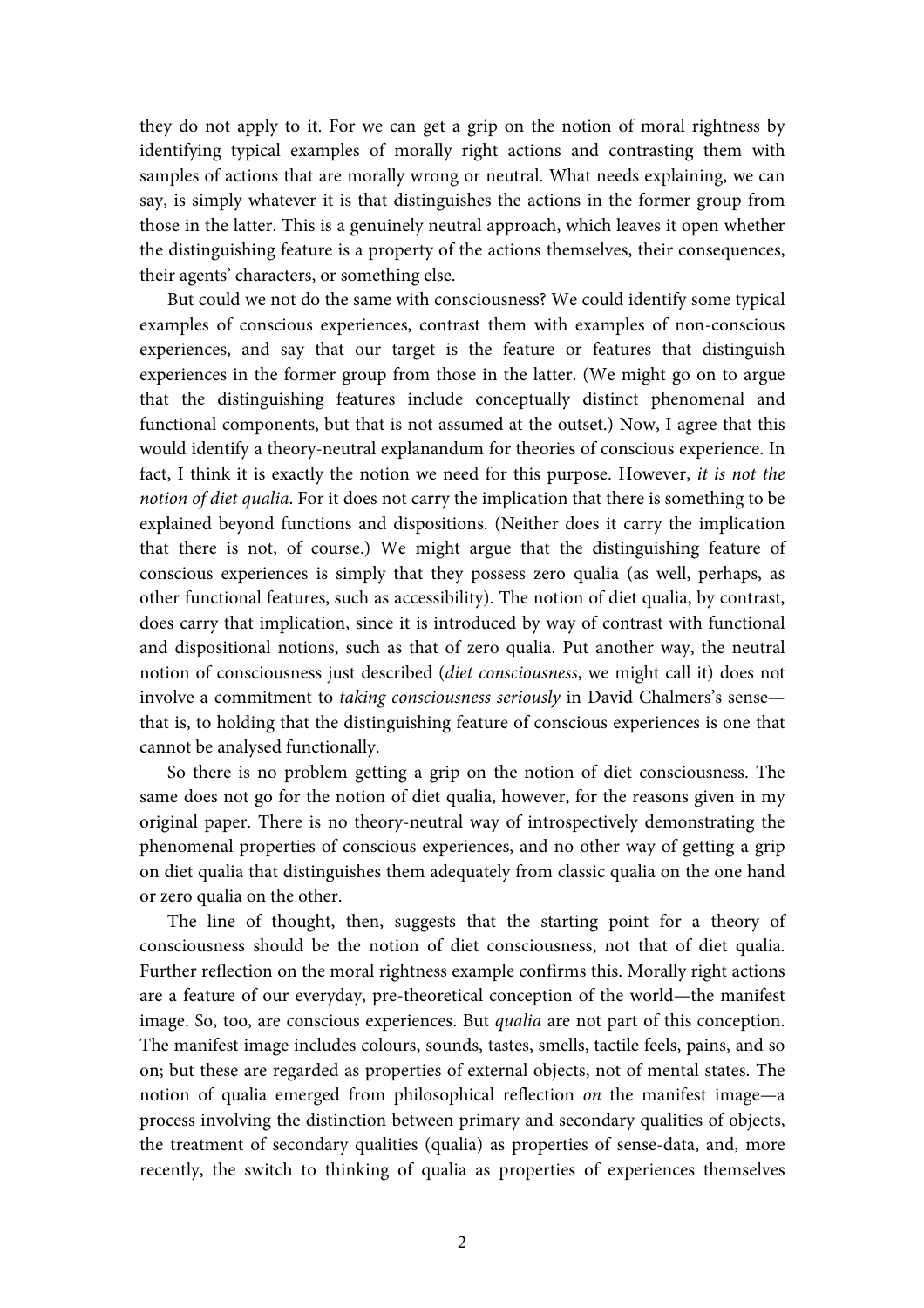(Crane, 2000). Thus, assuming we want to start with an intuitive, pre-theoretical notion of consciousness, comparable to that of moral rightness, we should prefer the notion of diet consciousness to that of diet qualia.

 I shall add a few more comments, addressing the other points Kind makes. First, is the notion of diet qualia a theoretically loaded one, as I suggest in the paper? Kind argues that the fact that some theorists deny the existence of diet qualia does not show that the notion is theoretically loaded, any more than the existence of anti-realists about moral rightness shows that that notion is. But this misses the point. There are theorists, such as Dennett, who want to say that consciousness exists, while denying that diet qualia do. But if consciousness is defined in terms of diet qualia, then such a claim becomes incoherent. Of course, this is just a terminological matter, but it suggests that it is tendentious to adopt diet qualia as the starting point for a theory of consciousness, especially given the availability of the more neutral notion of diet consciousness.

 Second, is it a problem that the notion of diet qualia serves as a starting point for those who want to take consciousness seriously? Kind argues not; a theory of something should take that thing seriously, in the sense of not denying its existence. But this equivocates on what we mean by 'taking consciousness seriously'. My point was that the notion of diet qualia is the starting point for those who take consciousness seriously in David Chalmers's sense—that is, who accept that consciousness cannot be functionally analysed (e.g. Chalmers, 1996). And this, I suggest, does make it problematic to adopt the notion as our starting point, since doing so begs the question against those who claim that consciousness can be functionally analysed. (In fact, it would be better to say that the notion of diet qualia is the starting point for those who take qualia seriously.)

 Third, in claiming that the notion of diet qualia plays a specific theoretical role, I was not claiming merely that it involves a commitment to taking consciousness seriously, in the sense just discussed. Rather, the claim was that it serves to facilitate an approach which combines taking consciousness seriously with reductively explaining it. That is, the notion of diet qualia is supposed to have three features: (1) it identifies the explanandum for a theory of consciousness, (2) it is not functionally analysable, and (3) it does not carry any commitments incompatible with the reductive explanation of consciousness. The notion is, I suggest, a gerrymandered one, and the burden of my original paper is that it is vacuous. There is no substantive notion of qualia that does not carry at least an implicit commitment to features that are problematic for physicalism, particularly intrinsicality. (It may be may be that Kind would not disagree with this, given the comments in her final paragraph.)

 To sum up, the considerations Kind mentions do not justify the reinstatement of the notion of diet qualia as the starting point for a theory of consciousness, but rather support its replacement with the notion of diet consciousness. By all means stick to a diet, but avoid the Qualia Plan!